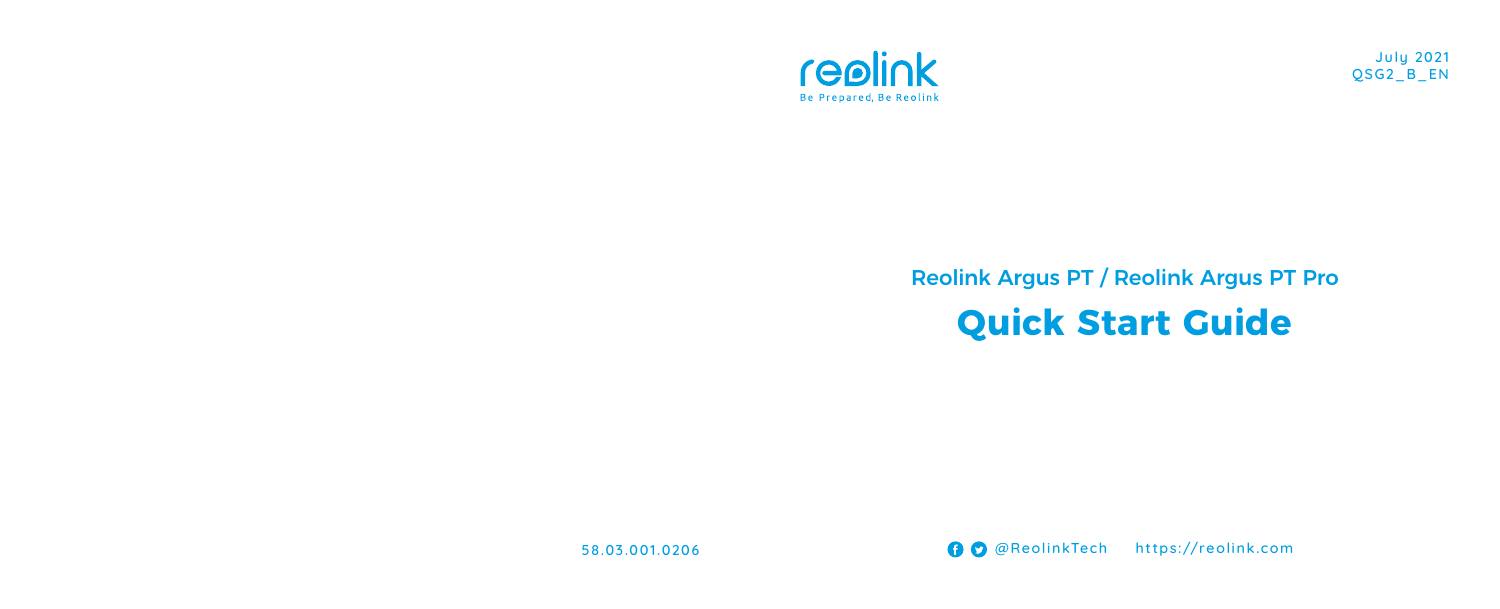## **Content**

| What's in the Box                    | $\mathcal{P}$  |
|--------------------------------------|----------------|
| Camera Introduction                  | 3              |
| Set up the Camera                    | $\overline{A}$ |
| Charge the Camera                    | 6              |
| Install the Camera                   | 7              |
| Safety Instructions of Battery Usage | 11             |
| Troubleshooting                      | 12             |
| Specification                        | 12             |
| Notification of Compliance           | 13             |

## **What's in the Box**

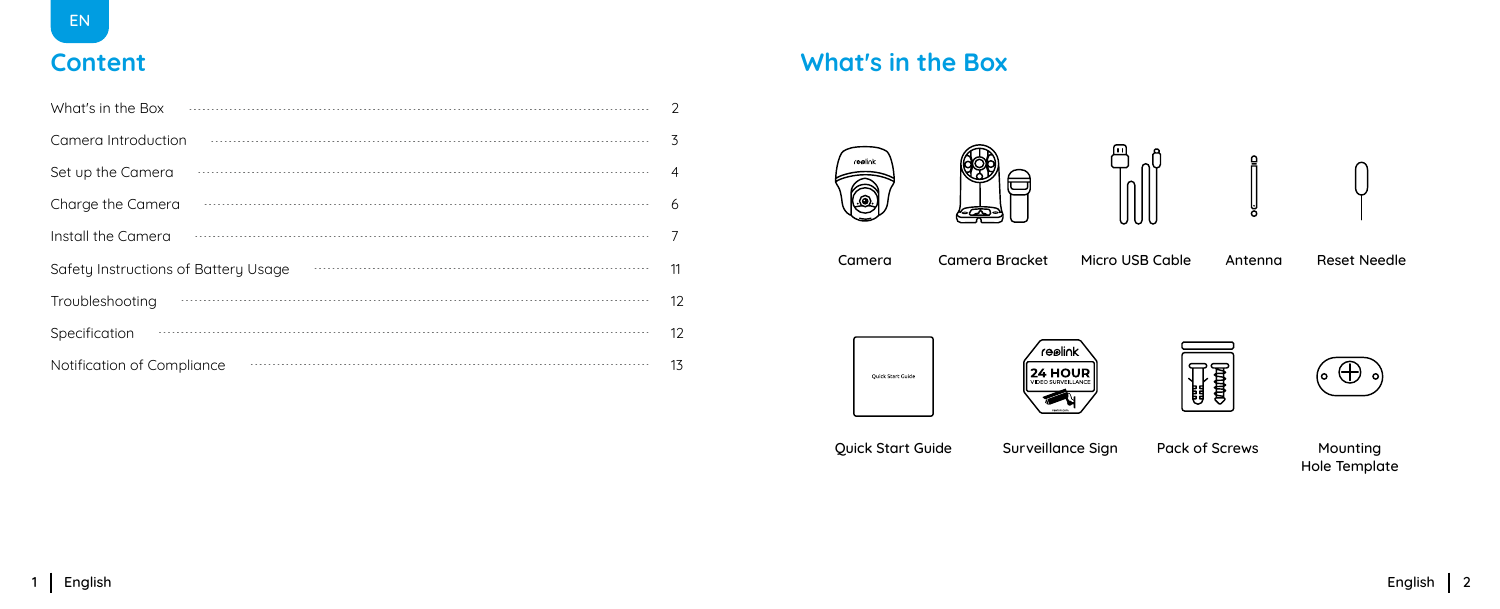## <span id="page-2-0"></span>**Camera Introduction Set up the Camera**

| <b>Status LED</b>                                                                                  |                           |
|----------------------------------------------------------------------------------------------------|---------------------------|
| Lens                                                                                               |                           |
| <b>Built-in PIR Sensor</b>                                                                         | reolink                   |
| Daylight Sensor                                                                                    |                           |
| <b>Built-in Mic</b>                                                                                | റ                         |
| Speaker                                                                                            |                           |
| <b>Reset Hole</b><br>* Press the reset button with a pin to restore<br>camera to factory settings. | ObEW                      |
| Micro SD Card Slot<br>* Rotate the camera's lens to find the reset<br>hole and the SD card slot.   |                           |
| Micro USB Port                                                                                     |                           |
| <b>Battery Status LED</b>                                                                          | $\sum_{i=1}^{n}$<br>POWER |
| Antenna                                                                                            |                           |
| Power Switch                                                                                       |                           |

Different states of the status LED:

• Red Light: WiFi connection failed Blinking: Standby status

• Blue Light: WiFi connection succeeded On: Working status

### **Set up the Camera Using a Smartphone**

Step 1 Scan to download the Reolink App from the App Store or Google Play store.



Step 2 Turn on the power switch to power on the camera.

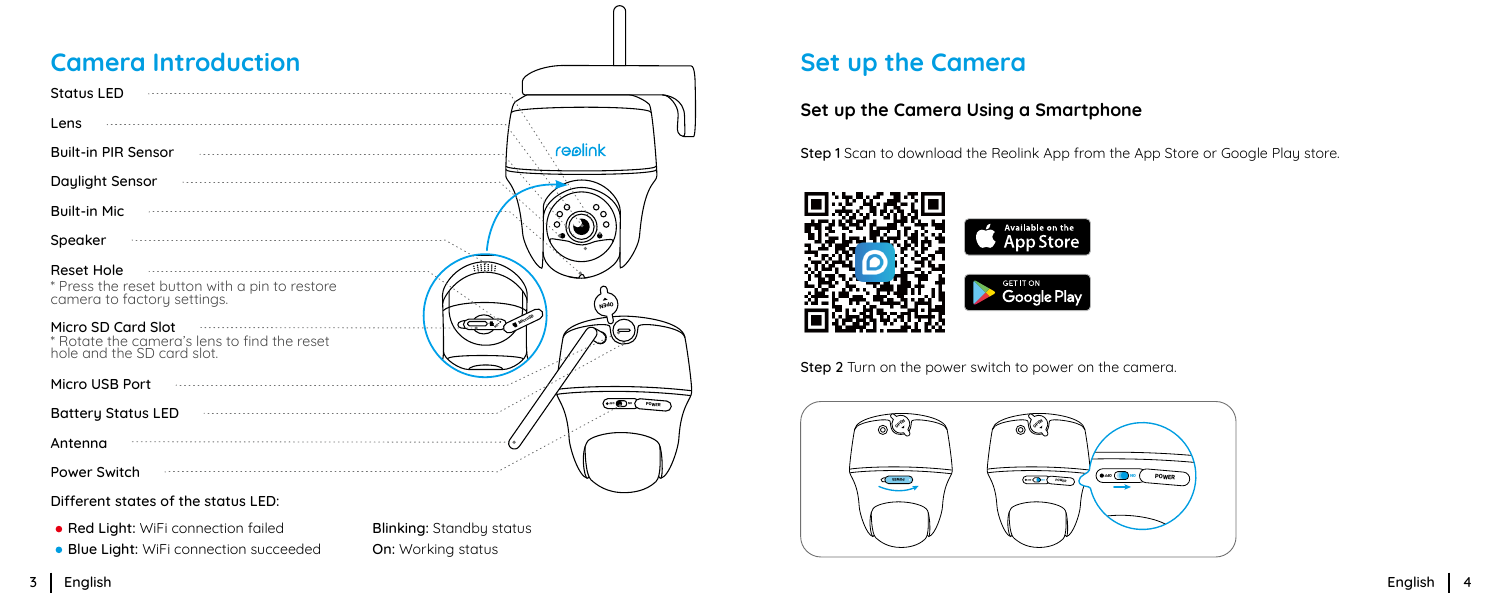<span id="page-3-0"></span>**Charge the Camera** Step 3 Launch the Reolink App, click the "  $\bullet$  " button in the top right corner to add the camera.<br>Considered the Camera Scan the QR code on the device and follow the onscreen instructions to finish initial setup.



#### **Set up the Camera on PC (Optional)**

Step 1 Download and install the Reolink Client: Go to https://reolink.com > Support > App&Client.

Step 2 Launch the Reolink Client, click the " " button, input the UID code of the camera to add it expansion of the camera to add it rubber plug after charging the battery. and follow the onscreen instructions to finish initial setup.

It's recommend to fully charge the battery before mounting the camera outdoors.



Charge the battery with a power adapter. (not included)

Charge the battery with the Reolink Solar Panel

(Not included if you only purchase the camera).

Charging Indicator:

• Orange LED: Charing • Green LED: Fully charged



For better weatherproof performance, please always cover the USB charging port with the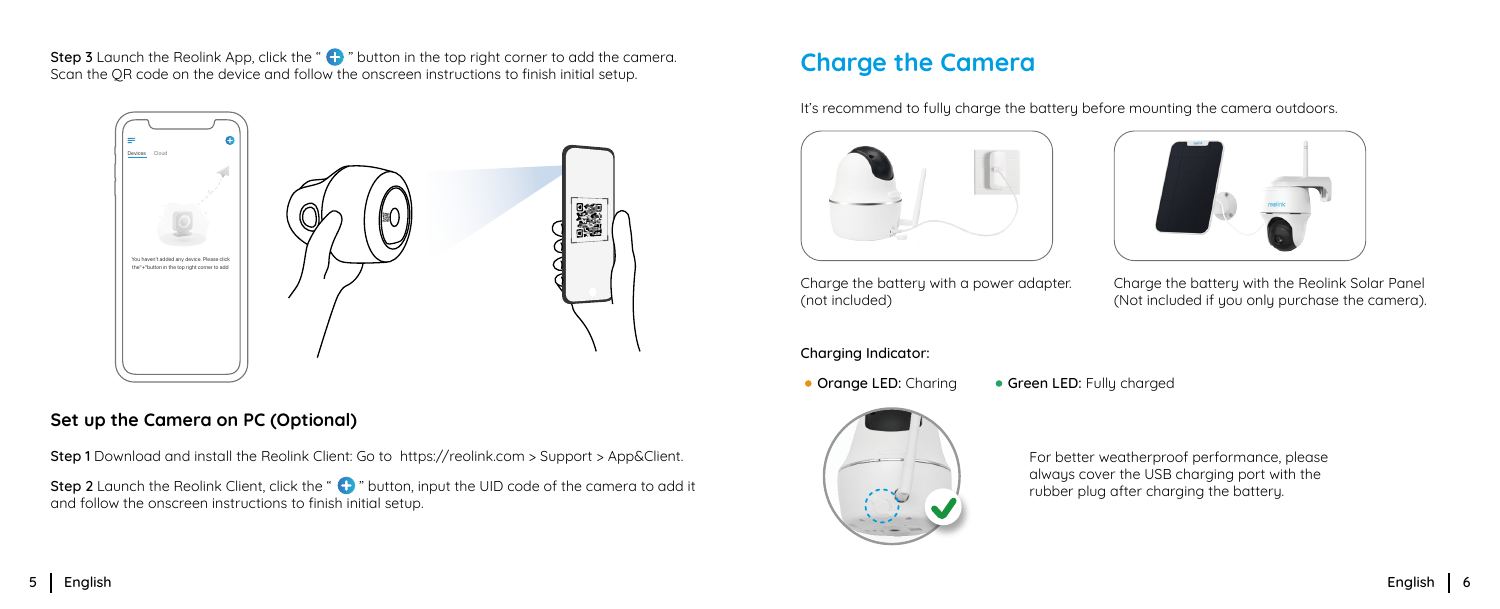## <span id="page-4-0"></span>**Install the Camera**

• For outdoor use, the camera MUST be installed upside down for better waterproof performance and better PIR motion sensor's efficiency.

- Install the camera 2-3 meters (7-10 ft) above the ground. This height maximizes the detection range of the PIR motion sensor.
- For better motion detection performance, please install the camera angularly.

NOTE: If a moving object approaches the PIR sensor vertically, the camera may fail to detect motion.



#### **Mount the Camera**





Drill holes in accordance with the mounting hole template and screw the securitu mount to the wall.

NOTE: Use the drywall anchors included in the package if needed.



Install the antenna to the camera. Screw the camera to the security mount and adjust to the proper direction.

NOTE: For better WiFi connection, it is recommended to install the antenna upward or horizontally.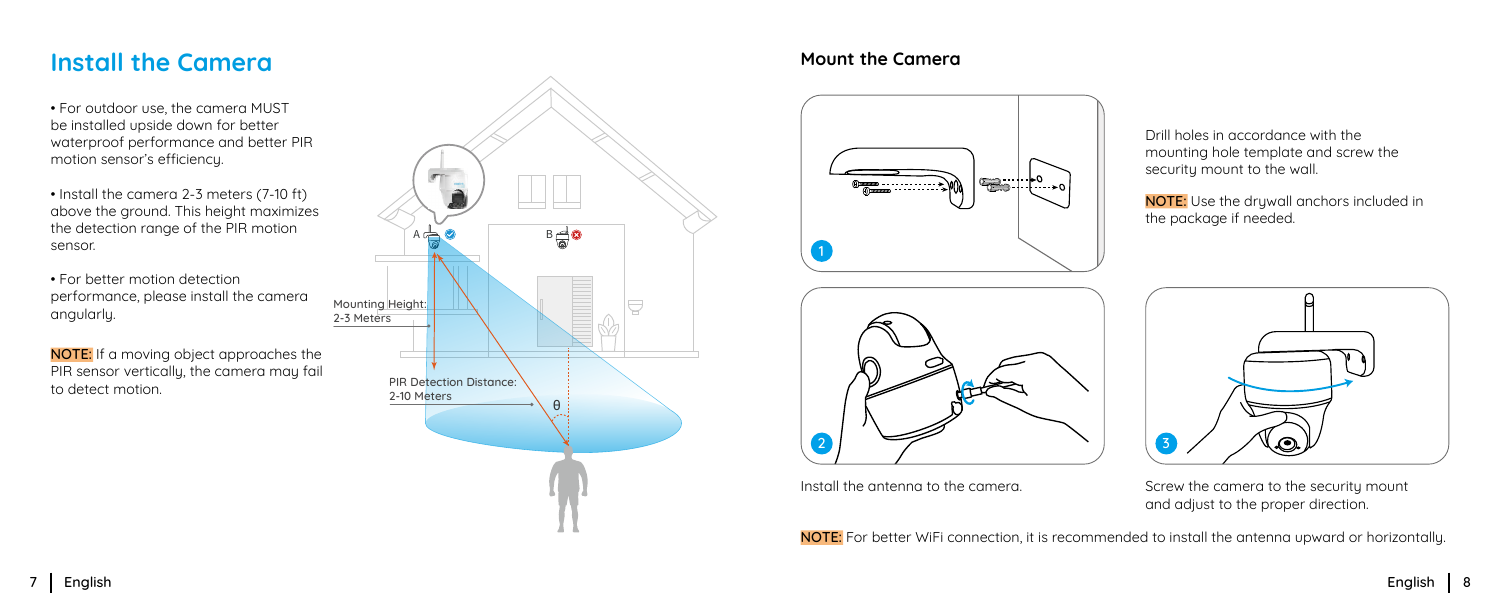

Pull the button of the security mount and unscrew the bracket to separate the two parts.





**<sup>2</sup> <sup>3</sup>** clockwise to lock it in position. Install the bracket to the ceiling. Align the camera with the bracket and turn the camera unit

### **Mount the Camera to Ceiling Install the Camera with Loop Strap**

You are allowed to strap the camera to a tree with both the security mount and ceiling bracket. Thread the provided strap to the plate and fasten it to a tree. Next, attach the camera to the plate and you are good to go.



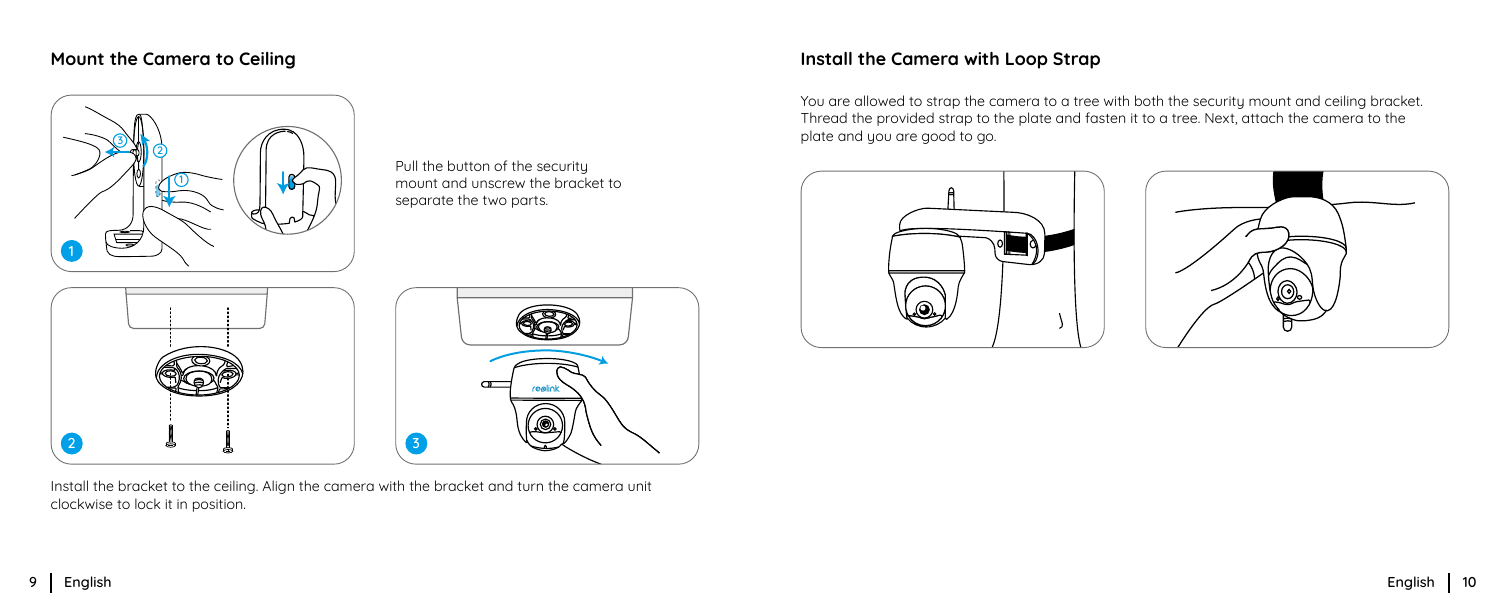## <span id="page-6-0"></span>**Safety Instructions of Battery Usage**

The camera is not designed for running 24/7 at full capacity or around-the-clock live streaming. It's designed to record motion events and to live view remotely only when you need it. Learn useful tips on how to extend the battery life in this post: https://support.reolink.com/hc/en-us/articles/360006991893

1. The battery is built-in, so do not remove it from the camera.

2. Charge the rechargeable battery with a standard and high-quality DC 5V/9V battery charger or Reolink solar panel. Do not charge the battery with solar panels from any other brands.

3. Charge the battery when temperatures are between 0°C and 45°C and always use the battery when temperatures are between -20°C and 60°C.

4. Keep the USB charging port dry, clean and free of any debris and cover the USB charging port with the rubber plug when the battery is fully charged.

5. Do not charge, use or store the battery near any ignition sources, such as fire or heaters.

6. Do not use the battery if it gives off an odor, generates heat, becomes discolored or deformed, or appears abnormal in any ways. If the battery is being used or charged, remove the battery from the device or the charger immediately, and stop using it.

7. Always follow the local waste and recucle laws when you get rid of the used battery.

## **Troubleshooting**

If your camera is not powering on, please try the following solutions:

- Make sure the power switch is turned on. • Charge the battery with a DC 5V/2A power
- adapter. When the green light is on, the battery is fully charged

If these won't work, contact Reolink Support.

### **Failed to Scan QR Code on the Phone**

If you cannot scan the QR code on your phone, please try the following solutions:

- Remove the protective film from the camera lens.
- Wipe the camera lens with a dru paper/ towel/tissue.
- Vary the distance between your camera and the mobile phone so that the camera can focus better.

• Try to scan the QR code under sufficient lighting.

**Camera is Not Powering On If these won't work, contact Reolink Support.** 

### **Failed to Connect to WiFi During Initial Setup Process**

If the camera fails to connect to WiFi, please try the following solutions:

- Ensure that you have entered the correct WiFi password.
- Put the camera closer to your router to ensure a strong WiFi signal.
- Change the encryption method of the WiFi network to WPA2-PSK/WPA-PSK (safer encruption) on your router interface.
- Change your WiFi SSID or password and make sure that SSID is within 31 characters and password is within 64 characters.

If these won't work, contact Reolink Support.

## **Specification**

Field of View: 105° diagonal Night Vision: Up to 10m (33 ft)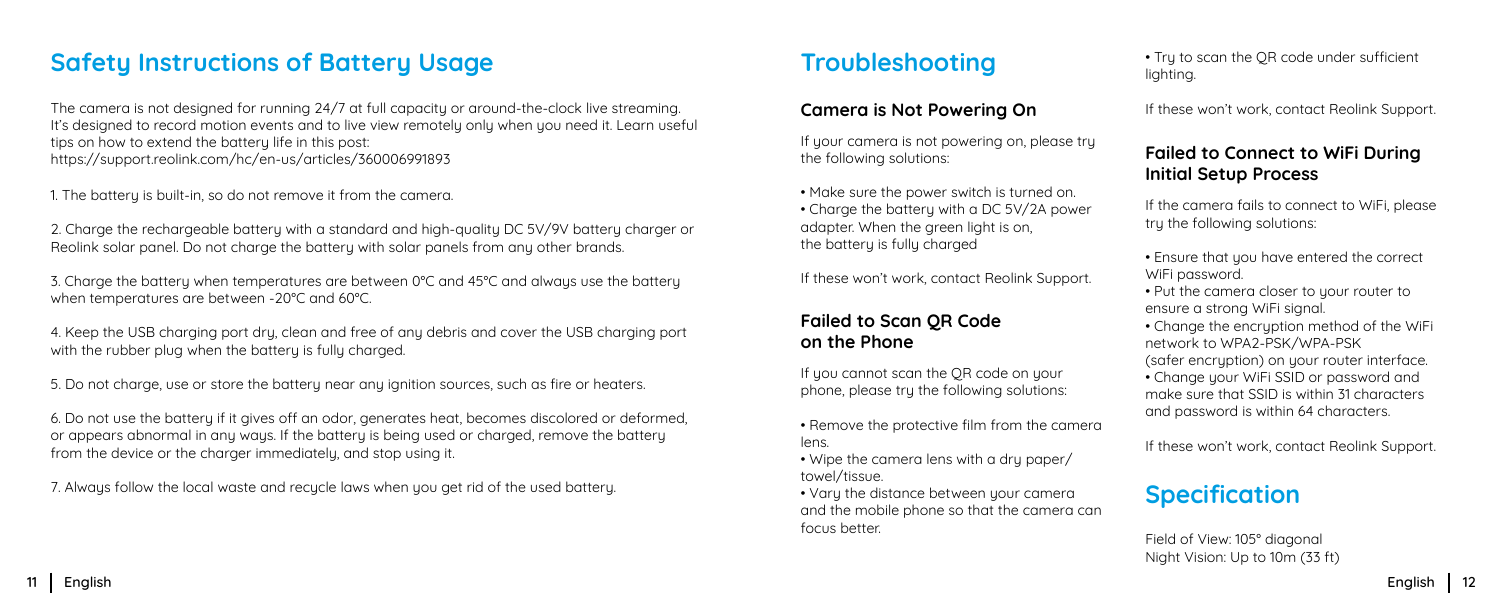<span id="page-7-0"></span>PIR Detection Distance: Adjustable up to 10m (33ft) PIR Detection Angle: 90° horizontal Audio Alert: Customized voice-recordable alerts Other Alerts: Instant email alerts and push notifications

#### General

Operating Temperature: -10°C to 55°C (14°F to 131°F) Size: 98 x 112 mm Weight (Battery included): 470g (16.5 oz)

For more specifications, visit the Reolink official website.

## **Notification of Compliance**

#### FCC Compliance Statement

This device complies with Part 15 of the FCC Rules. Operation is subject to the following two conditions: (1) this device may not cause harmful interference, and (2) this device must accept any interference received, including interference that may cause undesired operation. Changes or modifications not expressly approved by the party responsible for compliance could void the user's authority to operate the equipment.

NOTE: This equipment has been tested and found to comply with the limits for a Class B digital device, pursuant to Part 15 of the FCC Rules. These limits are designed to provide reasonable protection against harmful interference in aresidential installation. This equipment generates, uses and can radiate radio frequency energy and, if not installed and used in accordance with the instructions, may cause harmful interference to radio communications. However, there is no guarantee that interference will not occur in a particular installation.If this equipment does cause harmful interference to radio or television reception, which can be determined by turning the equipment off and on, the user is encouraged to try to correct the interference by one or more of the following measures:

• Reorient or relocate the receiving antenna.

- Increase the separation between the equipment and receiver.
- Connect the equipment into an outlet on a circuit different from that to which the receiver is connected.
- Consult the dealer or an experienced radio/ TV technician for help.

FCC RF warning statement: The device has been evaluated to meet general RF exposure requirement. The device can be used in portable exposure condition without restriction.

#### Simplified EU Declaration of Conformitu

Reolink declares that this device is in compliance with the essential requirements and other relevant provisions of Directive 2014/53/EU.

## Correct Disposal of This Product

This marking indicates that this product should not be disposed with other household wastes.throughout the EU. To prevent possible harm to the environment or human health

from uncontrolled waste disposal, recucle it responsibly to promote the sustainable reuse of material resources. To return your used device, please use the return and collection sustems or contact the retailer where the product was purchased. They can take this product for environmentally safe recucling.

#### Limited Warranty

This product comes with a 2-year limited warranty that is valid only if purchased from Reolink Official Store or a Reolink authorized reseller. Learn more: https://reolink.com/warranty-and-return/.

NOTE: We hope that you enjoy the new purchase. But if you are not satisfied with the product and plan to return, we strongly suggest that you reset the camera to factory default settings and take out the inserted SD card before returning.

#### Terms and Privacy

Use of the product is subject to your agreement to the Terms of Service and Privacy Policy at reolink.com. Keep out of reach of children.